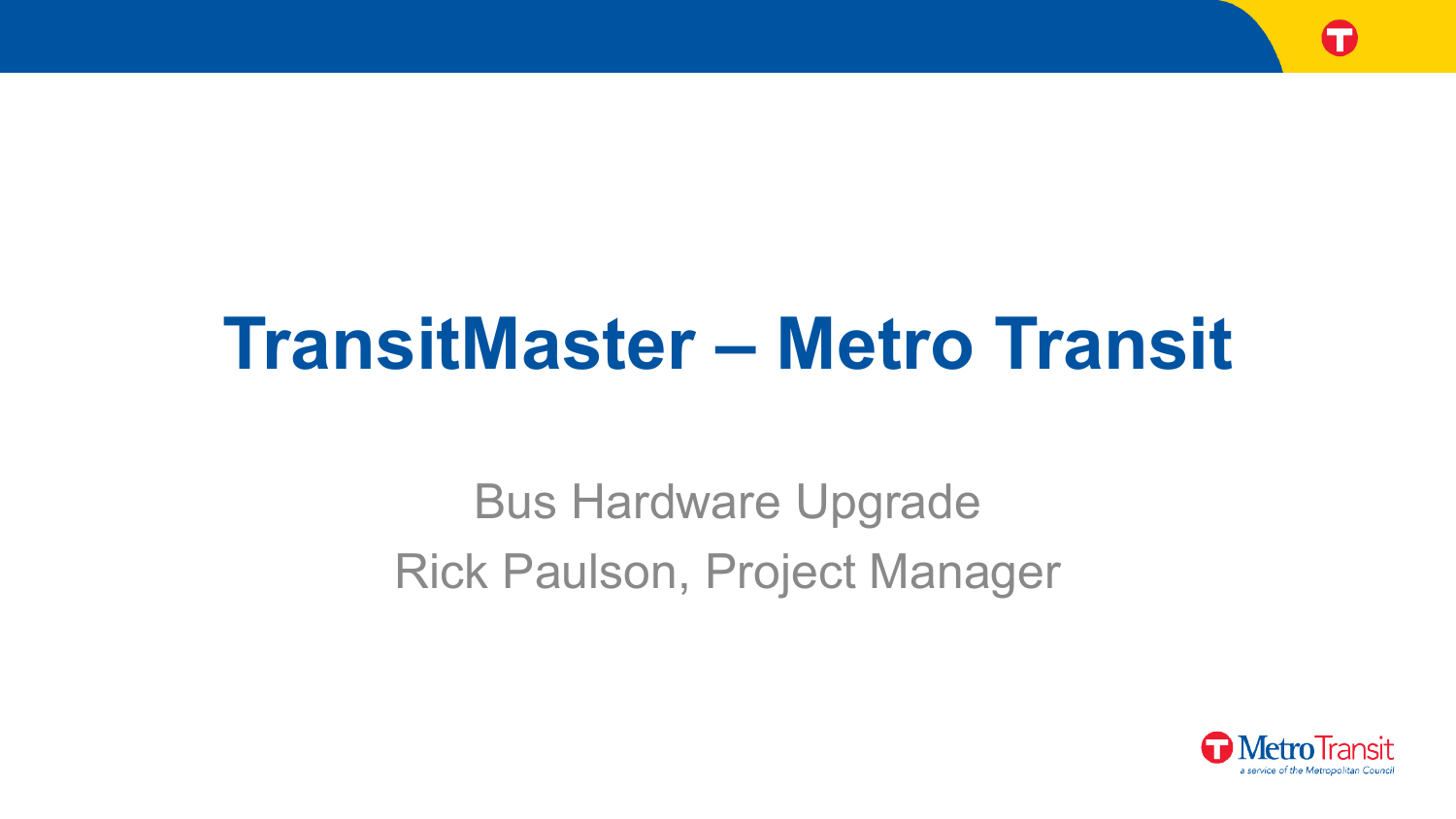

### **What is TransitMaster?**

- Computer-Aided Dispatch/ Automatic Vehicle Location
- Used for Real-Time Communication to / from the bus fleet to monitor and manage the bus operations in the field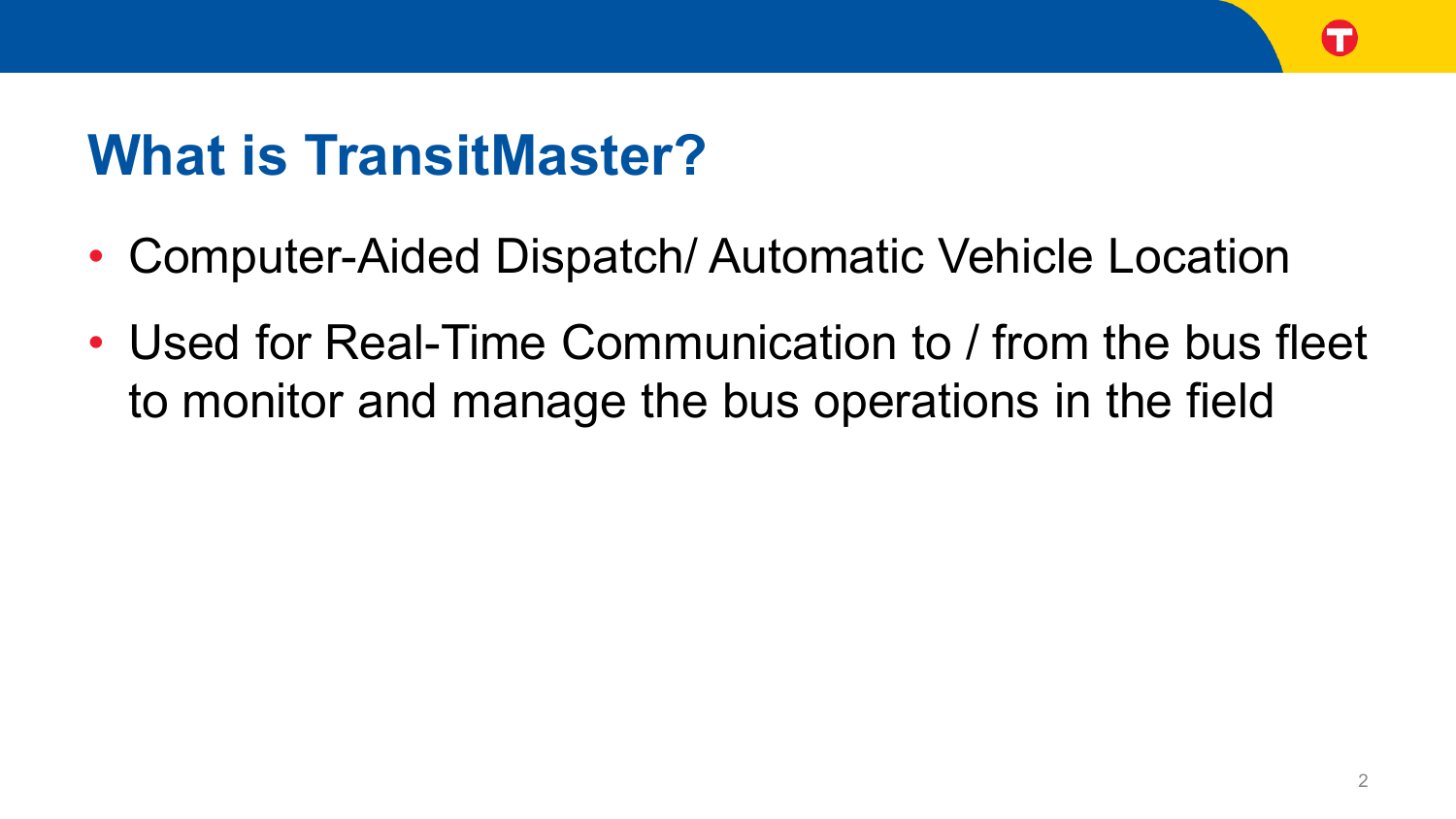G

#### **System Overview**

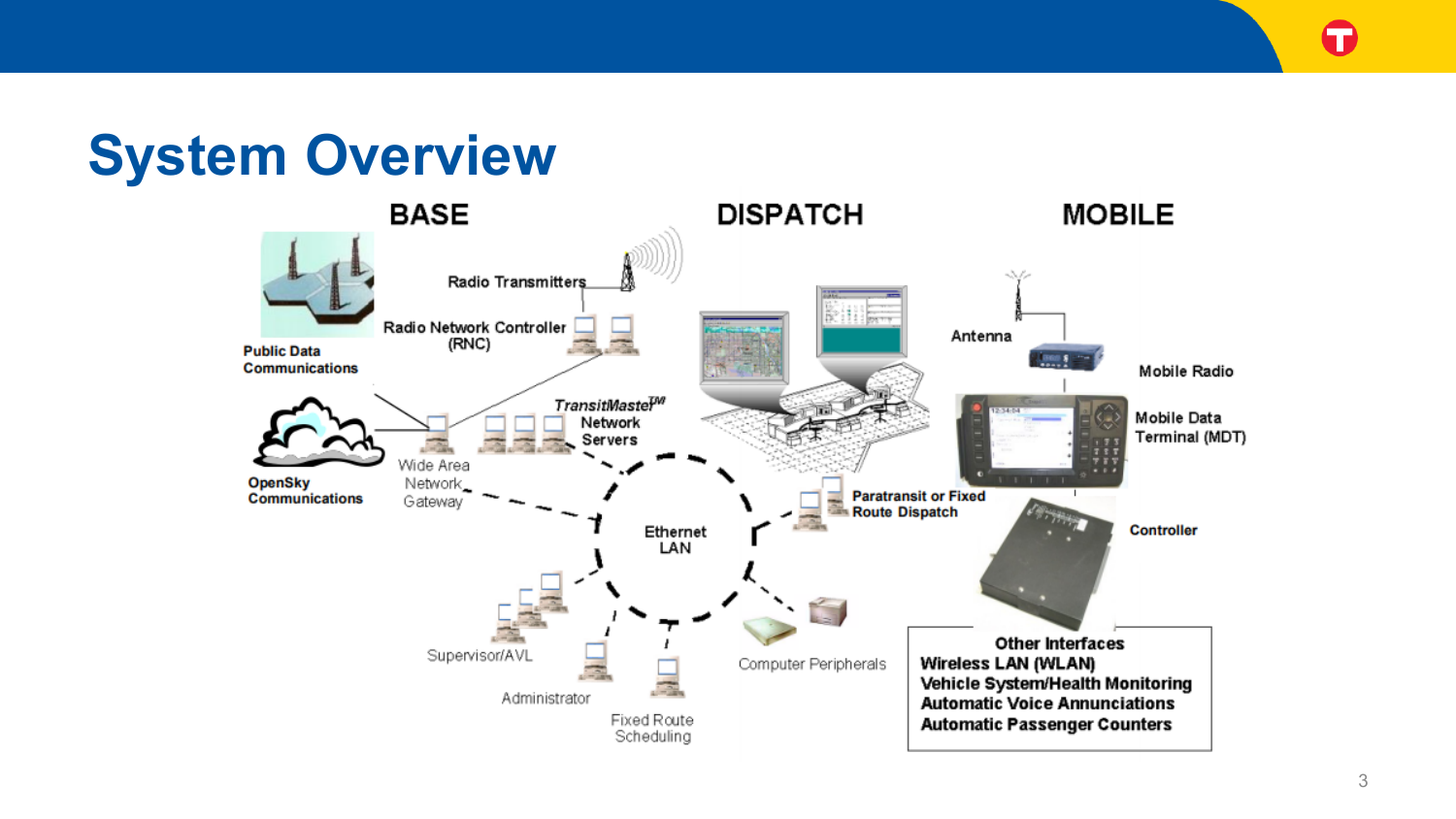## **Current Situation**

- TransitMaster was installed 20 years ago
- Five generations of bus computer hardware known as the IVLU (Integrated Vehicle Logic Unit)
- Currently all five generations are still used within the bus fleet.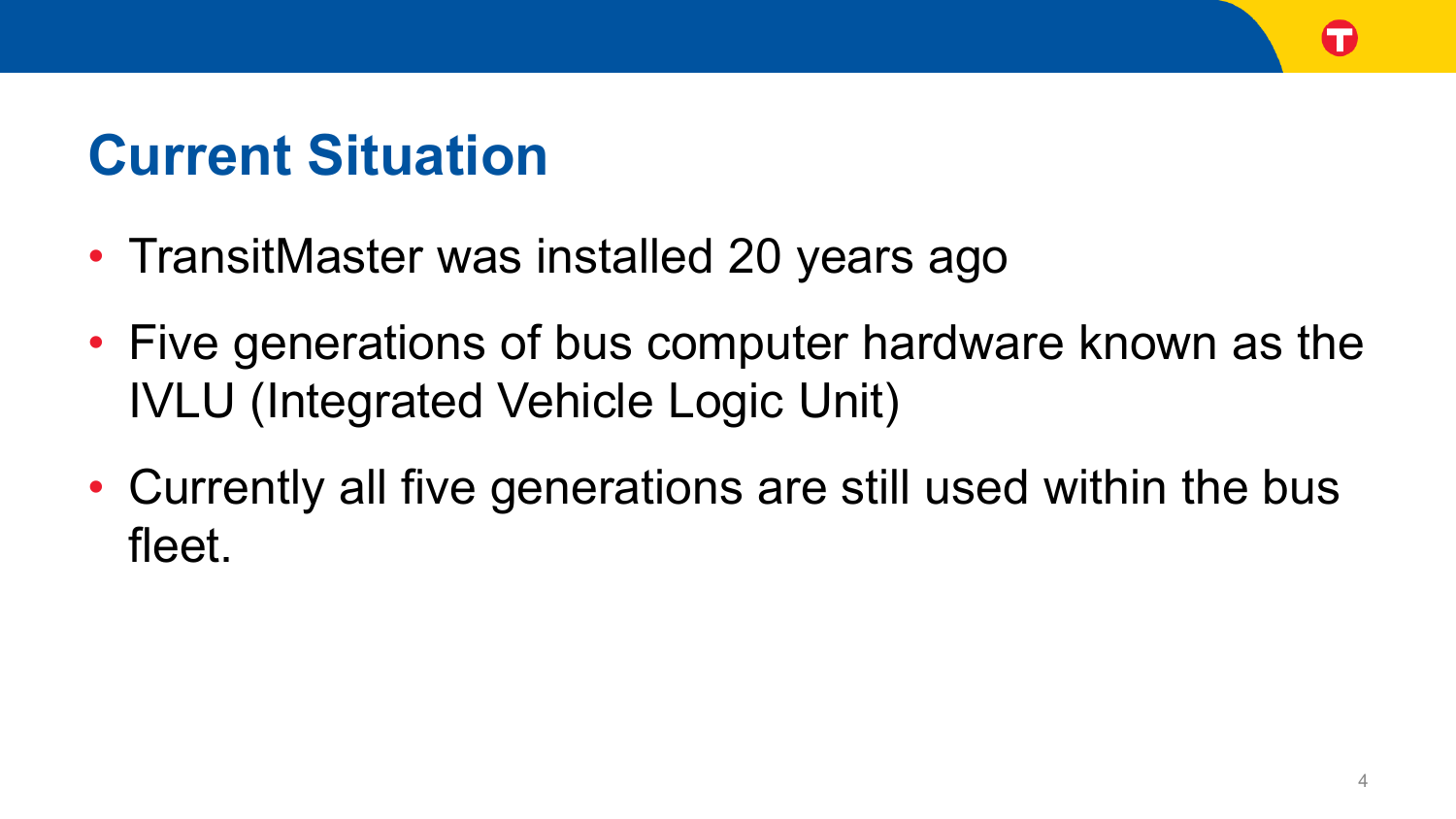### **Reason for the Upgrade**

- The three oldest generations are at end of life
- New system software enhancements require buses to have the two latest generations of IVLU's (V8 and VI) to use the enhancements.
- These new generations of IVLU's can run the new MDT enhanced user interface required to take advantage of the system software enhancements